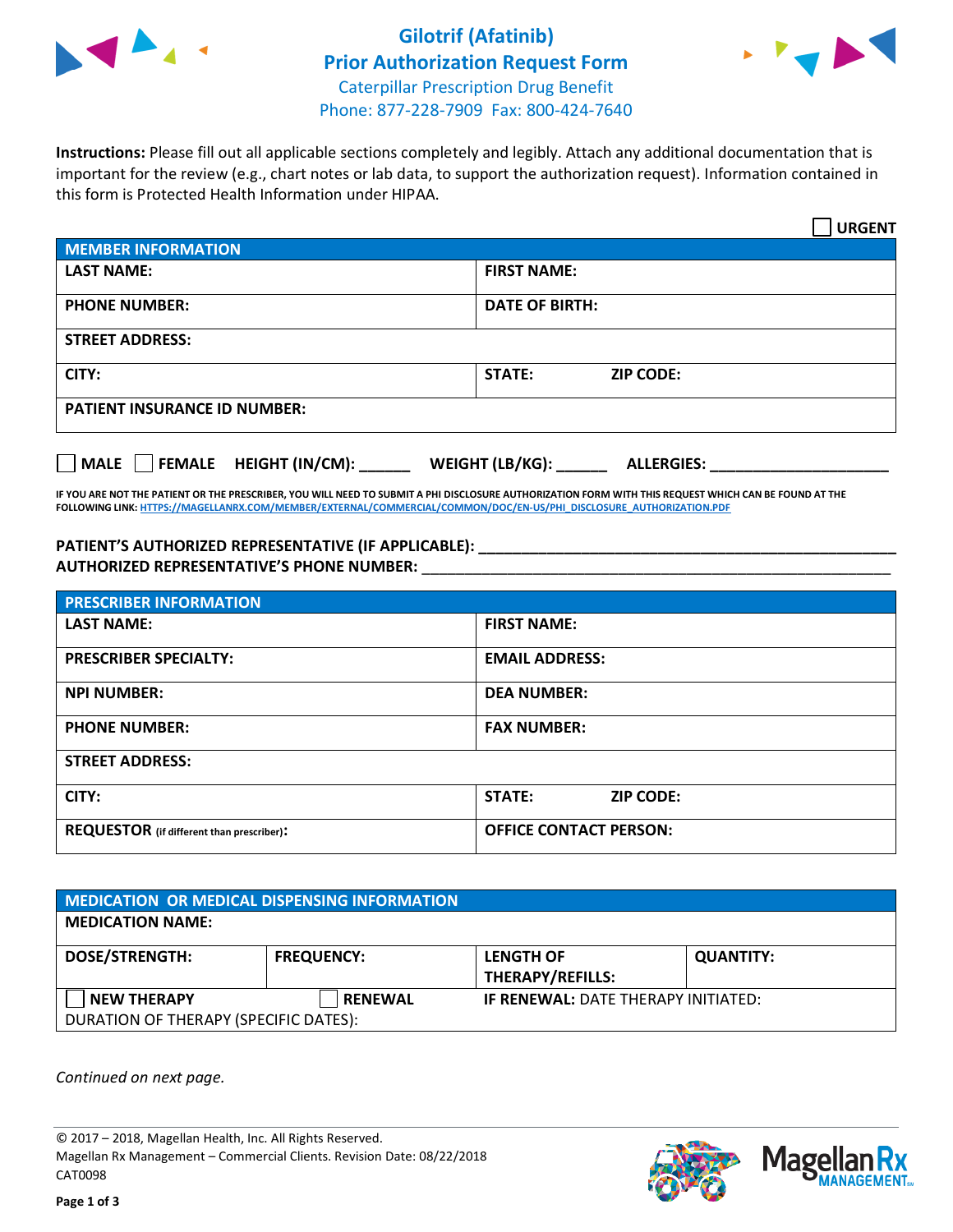



| <b>MEMBER'S LAST NAME:</b> NAME                                                                                                                                                                                                    | <b>MEMBER'S FIRST NAME:</b>                                                                                                                         |                                           |  |  |  |
|------------------------------------------------------------------------------------------------------------------------------------------------------------------------------------------------------------------------------------|-----------------------------------------------------------------------------------------------------------------------------------------------------|-------------------------------------------|--|--|--|
|                                                                                                                                                                                                                                    | 1. HAS THE PATIENT TRIED ANY OTHER MEDICATIONS FOR THIS CONDITION?                                                                                  | <b>NO</b><br>YES (if yes, complete below) |  |  |  |
| <b>MEDICATION/THERAPY (SPECIFY</b>                                                                                                                                                                                                 | <b>DURATION OF THERAPY (SPECIFY</b>                                                                                                                 | <b>RESPONSE/REASON FOR</b>                |  |  |  |
| DRUG NAME AND DOSAGE):                                                                                                                                                                                                             | DATES):                                                                                                                                             | <b>FAILURE/ALLERGY:</b>                   |  |  |  |
|                                                                                                                                                                                                                                    |                                                                                                                                                     |                                           |  |  |  |
|                                                                                                                                                                                                                                    |                                                                                                                                                     |                                           |  |  |  |
| <b>2. LIST DIAGNOSES:</b>                                                                                                                                                                                                          |                                                                                                                                                     | ICD-10:                                   |  |  |  |
| □ Non-small cell lung cancer (NSCLC)                                                                                                                                                                                               |                                                                                                                                                     |                                           |  |  |  |
| Other Diagnosis<br>ICD-10 Code(s):                                                                                                                                                                                                 |                                                                                                                                                     |                                           |  |  |  |
|                                                                                                                                                                                                                                    | 3. REQUIRED CLINICAL INFORMATION: PLEASE PROVIDE ALL RELEVANT CLINICAL INFORMATION TO SUPPORT A                                                     |                                           |  |  |  |
| PRIOR AUTHORIZATION.<br><b>Clinical Information:</b>                                                                                                                                                                               |                                                                                                                                                     |                                           |  |  |  |
| Is the medication being prescribed by an oncologist? $\Box$ Yes $\Box$ No                                                                                                                                                          |                                                                                                                                                     |                                           |  |  |  |
|                                                                                                                                                                                                                                    |                                                                                                                                                     |                                           |  |  |  |
| Will Gilotrif (afatinib) be used as first-line therapy? $\Box$ Yes $\Box$ No                                                                                                                                                       |                                                                                                                                                     |                                           |  |  |  |
|                                                                                                                                                                                                                                    |                                                                                                                                                     |                                           |  |  |  |
|                                                                                                                                                                                                                                    | Does the patient have a known active epidermal growth factor receptor (EGFR) exon 19 deletion or                                                    |                                           |  |  |  |
| exon 21 (L858R) substitution mutation? □ Yes □ No                                                                                                                                                                                  |                                                                                                                                                     |                                           |  |  |  |
|                                                                                                                                                                                                                                    | Surgical pathology report must be submitted to verify the presence of the exon deletions or mutations.                                              |                                           |  |  |  |
|                                                                                                                                                                                                                                    |                                                                                                                                                     |                                           |  |  |  |
|                                                                                                                                                                                                                                    | Will Gilotrif be used as second-line therapy after a platinum-based chemotherapy? $\Box$ Yes $\Box$ No                                              |                                           |  |  |  |
|                                                                                                                                                                                                                                    | Has the patient received prior treatment with EGFR-targeted tyrosine kinase antibodies or inhibitors (such as                                       |                                           |  |  |  |
| Tarceva [erlotinib])? □ Yes □ No                                                                                                                                                                                                   |                                                                                                                                                     |                                           |  |  |  |
|                                                                                                                                                                                                                                    |                                                                                                                                                     |                                           |  |  |  |
| Is the patient's NSCLC of the squamous cell type? $\square$ Yes $\square$ No                                                                                                                                                       |                                                                                                                                                     |                                           |  |  |  |
| Does the patient have brain metastases? $\square$ Yes $\square$ No                                                                                                                                                                 |                                                                                                                                                     |                                           |  |  |  |
|                                                                                                                                                                                                                                    |                                                                                                                                                     |                                           |  |  |  |
| Are there any other comments, diagnoses, symptoms, medications tried or failed, and/or any other information the                                                                                                                   |                                                                                                                                                     |                                           |  |  |  |
| physician feels is important to this review?                                                                                                                                                                                       |                                                                                                                                                     |                                           |  |  |  |
|                                                                                                                                                                                                                                    |                                                                                                                                                     |                                           |  |  |  |
|                                                                                                                                                                                                                                    |                                                                                                                                                     |                                           |  |  |  |
|                                                                                                                                                                                                                                    |                                                                                                                                                     |                                           |  |  |  |
| Please note: Not all drugs/diagnosis are covered on all plans. This request may be denied unless all required                                                                                                                      |                                                                                                                                                     |                                           |  |  |  |
| information is received.                                                                                                                                                                                                           |                                                                                                                                                     |                                           |  |  |  |
| ATTESTATION: I attest the information provided is true and accurate to the best of my knowledge. I understand that<br>the Health Plan, insurer, Medical Group or its designees may perform a routine audit and request the medical |                                                                                                                                                     |                                           |  |  |  |
| information necessary to verify the accuracy of the information reported on this form.                                                                                                                                             |                                                                                                                                                     |                                           |  |  |  |
|                                                                                                                                                                                                                                    |                                                                                                                                                     |                                           |  |  |  |
| Prescriber Signature or Electronic I.D. Verification:                                                                                                                                                                              |                                                                                                                                                     | Date:                                     |  |  |  |
| CONFIDENTIALITY NOTICE: The documents accompanying this transmission contain confidential health information that is legally privileged. If                                                                                        |                                                                                                                                                     |                                           |  |  |  |
|                                                                                                                                                                                                                                    | you are not the intended recipient, you are hereby notified that any disclosure, copying, distribution, or action taken in reliance on the contents |                                           |  |  |  |

© 2017 – 2018, Magellan Health, Inc. All Rights Reserved. Magellan Rx Management – Commercial Clients. Revision Date: 08/22/2018 CAT0098



**Magella** 

**MANAGEMENT**<sub>SM</sub>